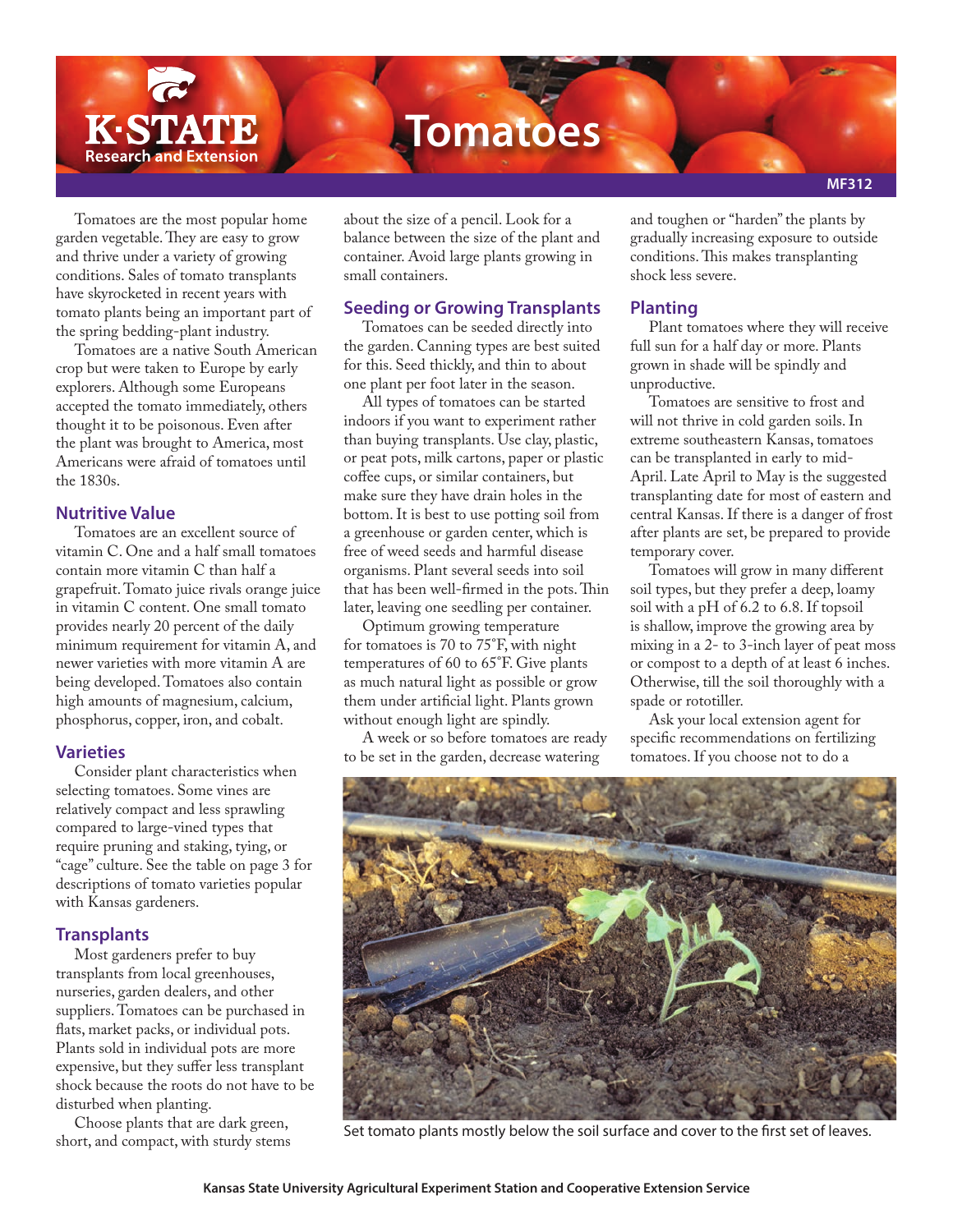soil test, add 1 to 2 pounds of complete garden fertilizer per 100 square feet. Avoid fertilizers with too much nitrogen. Excessive nitrogen fertilization leads to spindly plants and few fruits. Fertilizers with 5-10-10, 6-12-12, 5-10-5 ratios, or about half as much nitrogen as phosphate, are the most desirable.

Spacing depends on plant size and whether plants will be staked. Small-vined types should be spaced 15 to 18 inches apart, and staked vines 18 to 24 inches. Unstaked plants should have 30 inches of space between them. If planting several rows, place them about 4 feet apart.

Tomato plants should be set in the ground slightly deeper than they grew in the original flat or pot. Place the stem of tall, spindly plants mostly below the soil surface and cover to the first leaf to keep them from breaking in spring winds.

You do not have to remove peat containers, but tear off the top edge or place pots well below the soil surface. An exposed edge acts like a wick, drawing water from the soil around the plant.

After planting, water well with a starter fertilizer solution. This can be purchased from your local garden center, or you can mix 3 to 4 tablespoons of ordinary garden fertilizer in a gallon of water. Pour about 1 cup of starter solution around each plant.

Protect plants for a few days by shielding them with boards, shingles, or light-penetrating coverings such as plastic milk jugs, glass, or hotcaps.

#### **Staking**

Tomatoes can be staked to conserve space in small gardens. This practice usually produces earlier tomatoes because vines are pruned, which promotes fruit growth. In extremely hot weather, staked plants may lack adequate foliage to prevent sunburning fruit.

Choose stakes 6 to 7 feet tall. Drive them about 2 feet into the ground, 3 to 4 inches from the plant. Tie the plant to the stake with twine, cloth, or soft plastic strips about every 12 inches up the stake, tying first tightly around the stake, and then loosely. Tie again loosely around the plant, leaving the stem room to expand.

As plants develop, prune "suckers" or shoots that develop in the angle between the stem and leaves. Remove suckers every few days before they are 1 to 2 inches long, leaving one stem to grow up the



*Figure 1. Cut off bottom horizontal wire and stick resulting prongs into the ground approximately 6 inches.*

stake. Some gardeners let the sucker at the bottom of the plant develop, forming two main stems.

A cultural approach preferred by many Kansas gardeners is to "cage" or trellis individual plants. This method conserves garden space and keeps tomatoes and foliage off the ground, while offering foliage protection during the hot summer months.

A tomato cage can be constructed from concrete reinforcing wire or similar material with spaces large enough for fruits to be removed. A 6-foot length of wire will form a cylinder about 18 to 20 inches in diameter. Remove the horizontal wire at the bottom of the cylinder, leaving the vertical wires or prongs. Place the cage over the transplant and secure it by pressing the vertical wires into the ground (Figure 1). If necessary, stake the cage to keep it from blowing over.

Caging allows the plant to grow normally without having to remove the suckers. The plant does not have to be tied to the cage, but protruding stems should be pushed back inside the cage. Using this method, you should have ripe tomatoes until frost. Compact-type plants do not have to be pruned.

### **Mulching**

Mulch benefits growing tomatoes by retaining soil moisture, reducing soil compaction, and helping to control weeds. Plastic mulches can be used early in the season before planting to warm the soil and encourage early growth. Apply straw, compost, leaves, and grass clippings in mid-June at the base of each plant.

#### **Caring for Plants**

Tomatoes need about 1 inch of water per week, which can be supplied with sprinklers, soaker hoses, drip irrigation, or furrow irrigation when rainfall is insufficient.

Control weeds when they are small by hoeing. Use shallow scraping and avoid deep cultivation. Mulch to smother small weeds, reduce moisture loss, and decrease fruit rotting and foliage diseases. Mulch with 2 to 3 inches of compost, peat moss, leaves, or grass clippings, or 4 inches of coarser mulch such as wheat straw or old prairie hay.

In extreme summer heat, blossom drop is common. At temperatures above 90°F and with low humidity, poor pollination causes blossom drop and poor fruit set. Blossom-set type hormone sprays have not proven effective in reducing blossom drop under these conditions.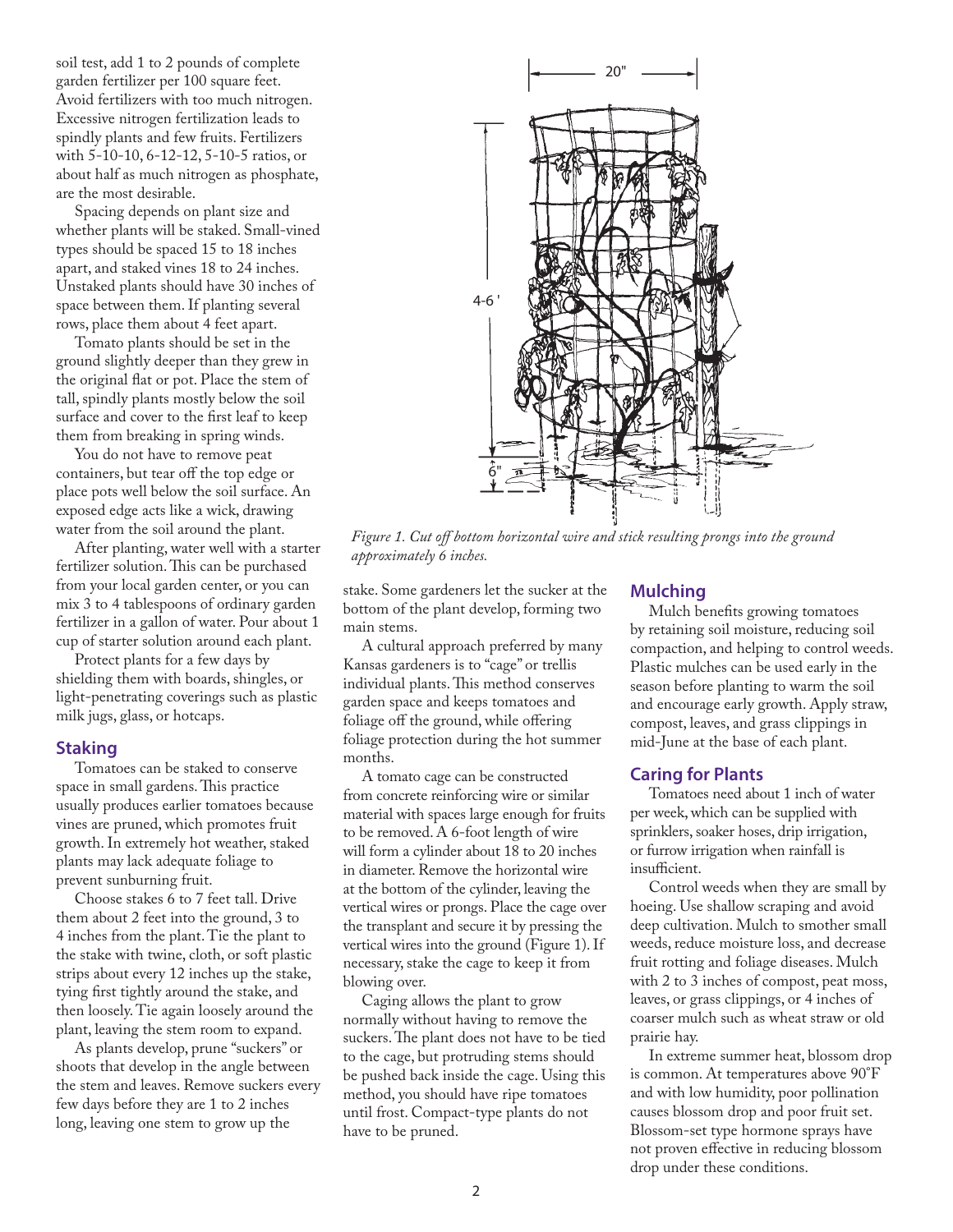### **Table 1. Popular Tomato Varieties**

| <b>Variety</b>         | <b>Disease Resistance*</b> | <b>Vine Size</b> | <b>Fruit Size</b>                 | <b>Comments</b>       |
|------------------------|----------------------------|------------------|-----------------------------------|-----------------------|
| <b>Garden Tomatoes</b> |                            |                  |                                   |                       |
| <b>Big Beef</b>        | V1, F1,2, N, TMV           | Large            | Large                             | Hybrid                |
| Carolina Gold          | V, F1, 2                   | Determinate      | Large                             | Yellow                |
| Celebrity              | V, F1,2, N, TMV            | Medium           | Medium                            | High yield            |
| Chef's Choice Orange   | V, F                       | Large            | Very large                        | Good flavor           |
| Dixie Red              | V, F1, 2, 3                | Small-Medium     | Large                             | Good flavor           |
| Florida                | 91 V, F1,2                 | Medium           | Large                             | Sets in heat          |
| Jet Star               | V, F1                      | Large            | Large                             | Crack resistant       |
| Mt Spring              | V, F1,2                    | Small-Medium     | Medium                            | Crack resistant       |
| Mt Fresh               | V, F1,2                    | Medium           | Large                             | Crack resistant       |
| Primo Red              | V, F1,2                    | Small            | Large                             | Large crop early      |
| <b>Scarlet Red</b>     | V, F1,2                    | Medium           | Large                             | High yield            |
| <b>Cherry</b>          |                            |                  |                                   |                       |
| Cherry Grande          | VF1                        | Medium           | 1 oz                              |                       |
| <b>Mountain Belle</b>  | V, F1                      | Medium           | 1 oz                              |                       |
| SunSugar               | F, TMV                     | Large            | $\frac{1}{2}$ to $\frac{3}{4}$ oz | Yellow, very sweet    |
| <b>Sweet Chelsea</b>   | V, F1,2, TMV               | Large            | 1 oz                              |                       |
| Paste/Roma             |                            |                  |                                   |                       |
| Roma                   | VF1,2                      | Medium           |                                   |                       |
| Plum Dandy             | VF1, EB                    | Small-Medium     |                                   |                       |
| Super Marzano          | <b>VF1,2, TMV, N</b>       | Large            |                                   |                       |
| <b>Heirloom</b>        |                            |                  |                                   |                       |
| Amana Orange           |                            | Large            | Large                             | Orange fruit          |
| <b>Black Krim</b>      |                            | Large            | Large                             | Partly black interior |
| Cherokee Purple        |                            | Large            | Large                             |                       |
| Mortgage Lifter        |                            | Large            | Large                             |                       |

\*Disease resistance: V = verticillium wilt; F = fusarium wilt races 1,2 or 3; TMV = tobacco mosaic virus; N = nematodes

Most newer tomato varieties have a more compact vine with a uniform ripening genetic trait (fruit ripens uniformly from top to bottom), multiple disease resistance and a fairly meaty, firm fruit. Two races of strains of Fusarium wilt, the most serious disease, can be found in Kansas. A third race may move to the state in a few years, but it is not currently a threat. Fusarium persists in the soil for eight to 12 years, and there is no known control other than resistant varieties. Nematodes are a problem in parts of Kansas that are south of Interstate 70.

### **Fertilizing**

Tomatoes benefit from additional applications (sidedressings) of nitrogen fertilizer at the following times:

- when the tomato fruits reach full size but are still green;
- two weeks after the first fruit is harvested; and
- one month after the second sidedressing.

Fertilizing more often than this can encourage leaf growth at the expense of the fruit and is not recommended. An exception would be plants grown on sandy soil, which benefit from monthly sidedressings of fertilizer. Use a fertilizer composed primarily of nitrogen, such as nitrate of soda (16-0-0). This fertilizer can be applied at the rate of 2 pounds (equals 2 pints) per 100 feet of row. Highnitrogen lawn fertilizers, 27-3-3, 30-3-4, 29-5-4 or similar, should be applied at a rate of 1 pound (1 pint) per 100 feet of row. Do not use lawn fertilizers that contain weed killers or weed preventers.

#### **Harvest**

Tomato fruits do not turn red when temperatures are above 95°F. In extreme summer heat, fruits allowed to ripen on the vine may turn yellowish-orange. For optimum color development, pick tomatoes in the pink stage and allow them

to ripen indoors. About 70°F is ideal, and light is not required. After tomatoes have ripened, they can be stored in the refrigerator for several weeks.

Just before frost, remove green tomatoes from the vines, detach stems, and wipe with a soft cloth. Wrap each tomato in newspaper or waxed paper. Store in a cool, dark place at 55 to 60°F, checking frequently to remove decaying or damaged fruit. Remove fruits as they begin to turn, and continue ripening at 70°F. You should have ripe tomatoes until Thanksgiving or Christmas using this technique.